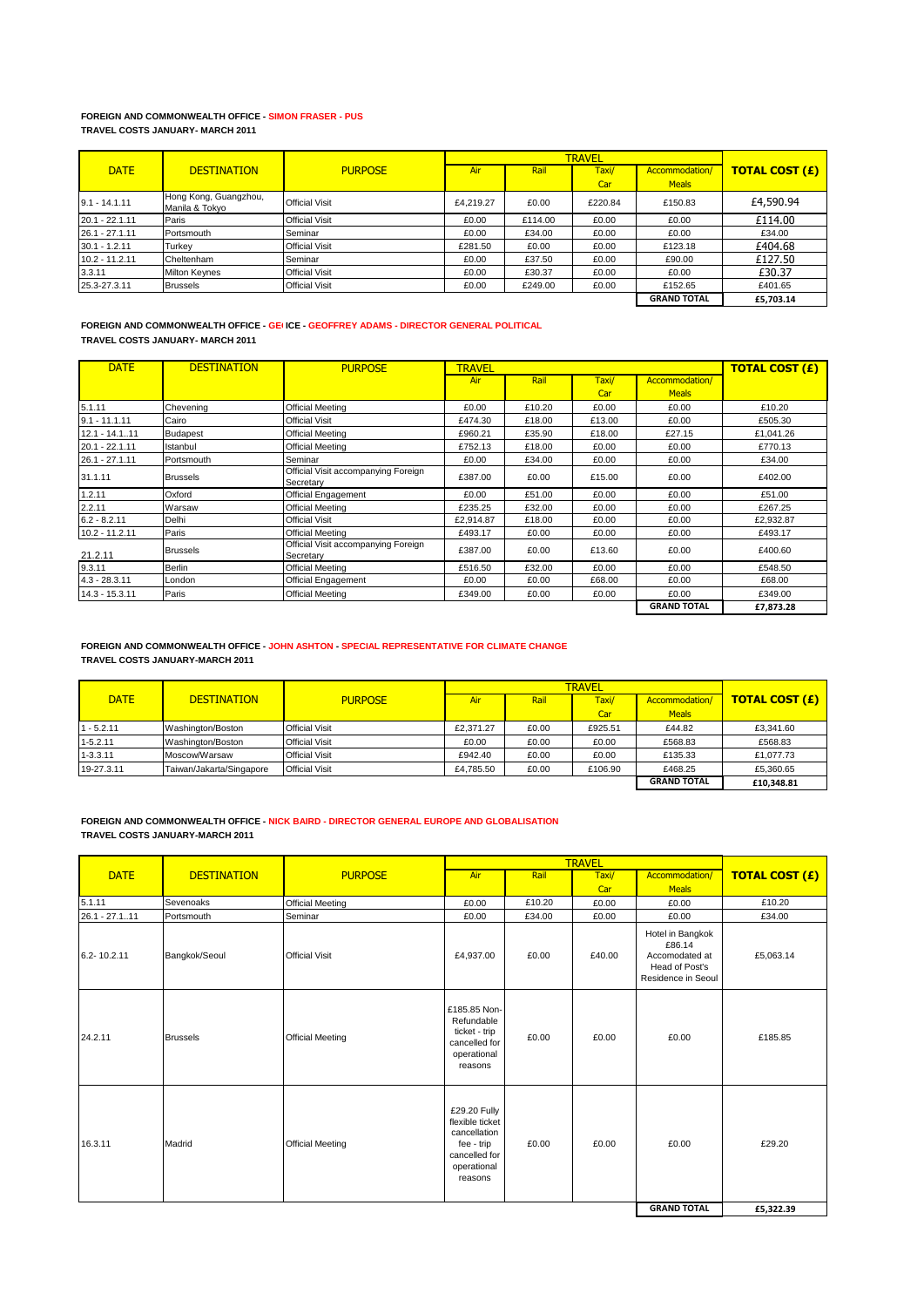### **FOREIGN AND COMMONWEALTH OFFICE - DANIEL BETHLEHEM - LEGAL ADVISER TRAVEL COSTS JANUARY-MARCH 2011**

| <b>DATE</b>      | <b>DESTINATION</b>  | <b>PURPOSE</b>             | Air       | Rail    | Taxi/  | Accommodation/     | <b>TOTAL COST (£)</b> |
|------------------|---------------------|----------------------------|-----------|---------|--------|--------------------|-----------------------|
|                  |                     |                            |           |         | Car    | <b>Meals</b>       |                       |
| 13.1.11          | London              | <b>Official Engagement</b> | £0.00     | £0.00   | £0.00  | £269.55            | £269.55               |
| $3.2 - 7.2.11$   | New York/Washington | <b>Official Meeting</b>    | £1.897.30 | £70.87  | £0.00  | £790.45            | £2.758.62             |
| $23.2 - 24.2.11$ | <b>Brussels</b>     | <b>Official Meeting</b>    | £0.00     | £307.98 | £52.70 | £0.00              | £360.68               |
| 15.3 - 18.3.11   | Strasbourg          | <b>Official Meeting</b>    | £200.00   | £0.00   | £0.00  | £383.92            | £583.92               |
|                  |                     |                            |           |         |        | <b>GRAND TOTAL</b> | £3.972.77             |

**FOREIGN AND COMMONWEALTH OFFICE - JAMES BEVAN - CHIEF OPERATING OFFICER TRAVEL COSTS JANUARY-MARCH 2011**

| <b>DATE</b> | <b>DESTINATION</b> | <b>PURPOSE</b> | Air | Rail | Taxi/ | Accommodation/     | <b>TOTAL COST (£)</b> |
|-------------|--------------------|----------------|-----|------|-------|--------------------|-----------------------|
|             |                    |                |     |      | Car   | <b>Meals</b>       |                       |
| Nil Return  |                    |                |     |      |       |                    |                       |
|             |                    |                |     |      |       | <b>GRAND TOTAL</b> | £0.00                 |

**FOREIGN AND COMMONWEALTH OFFICE - DAVID CLARY - CHIEF SCIENTIFIC ADVISER TRAVEL COSTS JANUARY-MARCH 2011**

| <b>DATE</b> | <b>DESTINATION</b> | <b>PURPOSE</b>          | Air   | Rail   | Taxi/ | Accommodation/     | <b>TOTAL COST (£)</b> |
|-------------|--------------------|-------------------------|-------|--------|-------|--------------------|-----------------------|
|             |                    |                         |       |        | Car   | <b>Meals</b>       |                       |
| 24.1.11     | Southampton        | <b>Official Meeting</b> | £0.00 | £31.30 | £0.00 | £0.00              | £31.30                |
| 4.3.11      | Exeter             | <b>Official Meeting</b> | £0.00 | £63.00 | £0.00 | £0.00              | £63.00                |
|             |                    |                         |       |        |       | <b>GRAND TOTAL</b> | £94.30                |

**FOREIGN AND COMMONWEALTH OFFICE - ROBERT HANNIGAN - DIRECTOR GENERAL DEFENCE AND INTELLIGENCE TRAVEL COSTS JANUARY - MARCH 2011**

|                  |                          |                                                  |                                                                                                             | <b>TRAVEL</b> |         |                                                                       |                       |
|------------------|--------------------------|--------------------------------------------------|-------------------------------------------------------------------------------------------------------------|---------------|---------|-----------------------------------------------------------------------|-----------------------|
| <b>DATE</b>      | <b>DESTINATION</b>       | <b>PURPOSE</b>                                   | Air                                                                                                         | Rail          | Taxi/   | Accommodation/                                                        | <b>TOTAL COST (£)</b> |
|                  |                          |                                                  |                                                                                                             |               | Car     | <b>Meals</b>                                                          |                       |
| 5.1.11           | Chevening                | Meeting with Foreign Secretary                   | £0.00                                                                                                       | £10.20        | £0.00   | £0.00                                                                 | £10.20                |
| 17.1.11          | Hong Kong/Canberra       | Official Visit accompanying Foreign<br>Secretary | £277.2<br>(Internal<br>Flights<br>Australia<br>Other air<br>travel with<br>Foreign<br>Secretary's<br>Party) | £0.00         | £0.00   | £33.69                                                                | £310.89               |
| 26.1.11          | Portsmouth               | Seminar                                          | £0.00                                                                                                       | £34.00        | £0.00   | £0.00                                                                 | £34.00                |
| 4.2.11           | Oxford                   | Symposium                                        | £0.00                                                                                                       | £14.00        | £0.00   | £0.00                                                                 | £14.00                |
| 4.2.11           | Munich                   | <b>Official Meeting</b>                          | £376.79                                                                                                     | £0.00         | £172.06 | £3.99                                                                 | £552.84               |
| 23.2.11          | Sevenoaks                | <b>Official Visit</b>                            | £0.00                                                                                                       | £10.80        | £0.00   | £0.00                                                                 | £10.80                |
| 18.3.11          | Cambridge                | <b>Official Visit</b>                            | £0.00                                                                                                       | £30.00        | £10.00  | £0.00                                                                 | £40.00                |
| $21.3 - 24.3.11$ | Turks and Caicos Islands | <b>Official Visit</b>                            | £3,217.87                                                                                                   | £0.00         | £43.82  | £139.54/Accommod<br>ated at Governor's<br>Residence                   | £3,401.23             |
| $30.3 - 2.4.11$  | New York/Grand Cayman    | <b>Official Visit</b>                            | £3,637.37                                                                                                   | £35.69        | £0.00   | £136.73/Accommod<br>ated at Governor's<br>Residence 31.3.-<br>2.4.11) | £3,809.79             |
|                  |                          |                                                  |                                                                                                             |               |         | <b>GRAND TOTAL</b>                                                    | £8,183.75             |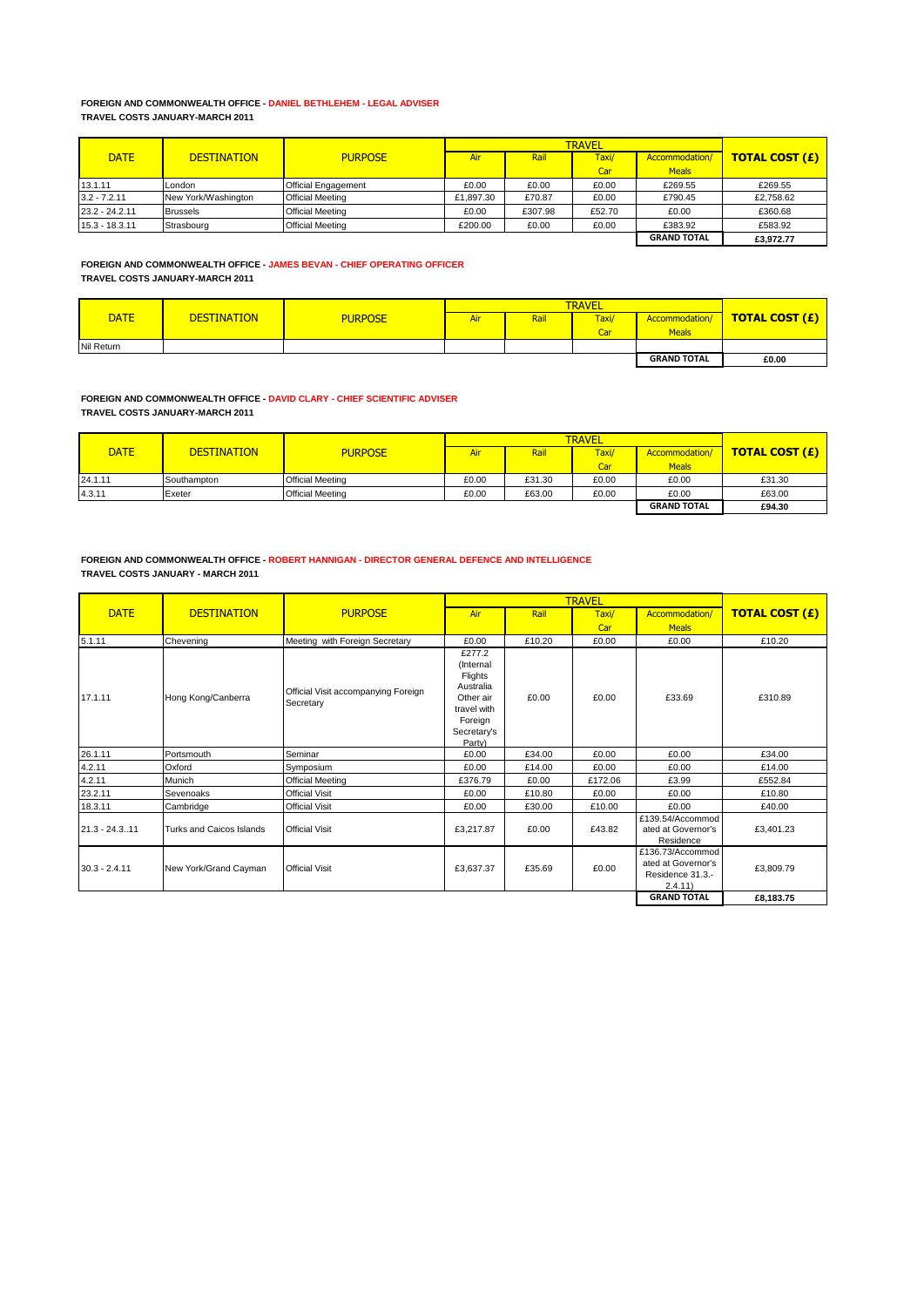#### **FOREIGN AND COMMONWEALTH OFFICE - ALISTAIR JOHNSTON - NON EXECUTIVE TRAVEL COSTS JANUARY-MARCH 2011 (Ceased to be a Non-Executive Director on 31.12.10)**

| <b>DATE</b> | <b>DESTINATION</b> | <b>PURPOSE</b> | <b>Air</b> | Rail | Taxi/<br>Car | Accommodation/<br><b>Meals</b> | <b>TOTAL COST (£)</b> |
|-------------|--------------------|----------------|------------|------|--------------|--------------------------------|-----------------------|
| Nil Return  |                    |                |            |      |              |                                | £0.00                 |
|             |                    |                |            |      |              | <b>GRAND TOTAL</b>             | £0.00                 |

# **FOREIGN AND COMMONWEALTH OFFICE - SUSAN LE JEUNE - DIRECTOR HUMAN RESOURCES TRAVEL COSTS JANUARY-MARCH 2011**

| <b>DATE</b>      | <b>DESTINATION</b> | <b>PURPOSE</b>     | Air       | Rail  | Taxi/ | Accommodation/                                                                          | <b>TOTAL COST (£)</b> |
|------------------|--------------------|--------------------|-----------|-------|-------|-----------------------------------------------------------------------------------------|-----------------------|
|                  |                    |                    |           |       | Car   | <b>Meals</b>                                                                            |                       |
| $17.1 - 22.1.11$ | Caracas/Bogota     | <b>HR Business</b> | £2,691.50 | £0.00 | £0.00 | Accommodated at<br>Head of Post's<br>Residence Caracas.<br>hotel in Bogota -<br>£297.07 | £2,988.57             |
|                  |                    |                    |           |       |       | <b>GRAND TOTAL</b>                                                                      | £2,988.57             |

#### **FOREIGN AND COMMONWEALTH OFFICE - ALISON CURRIE - DIRECTOR FINANCE TRAVEL COSTS JANUARY-MARCH 2011**

| <b>DATE</b> | <b>DESTINATION</b> | <b>PURPOSE</b> | <b>Air</b> | Rail | Taxi/<br>Car | Accommodation/<br><b>Meals</b> | <b>TOTAL COST (£)</b> |
|-------------|--------------------|----------------|------------|------|--------------|--------------------------------|-----------------------|
| Nil Return  |                    |                |            |      |              |                                | £0.00                 |
|             |                    |                |            |      |              | <b>GRAND TOTAL</b>             | £0.00                 |

# **FOREIGN AND COMMONWEALTH OFFICE - RUDY MARKHAM - NON EXECUTIVE**

| <b>TRAVEL COSTS JANUARY-MARCH 2011</b> |  |
|----------------------------------------|--|
|                                        |  |

|             |                    |                | <b>TRAVEL</b> |      |             |                                |                       |
|-------------|--------------------|----------------|---------------|------|-------------|--------------------------------|-----------------------|
| <b>DATE</b> | <b>DESTINATION</b> | <b>PURPOSE</b> | Air           | Rail | Taxi/<br>Ca | Accommodation/<br><b>Meals</b> | <b>TOTAL COST (£)</b> |
|             |                    |                |               |      |             |                                |                       |